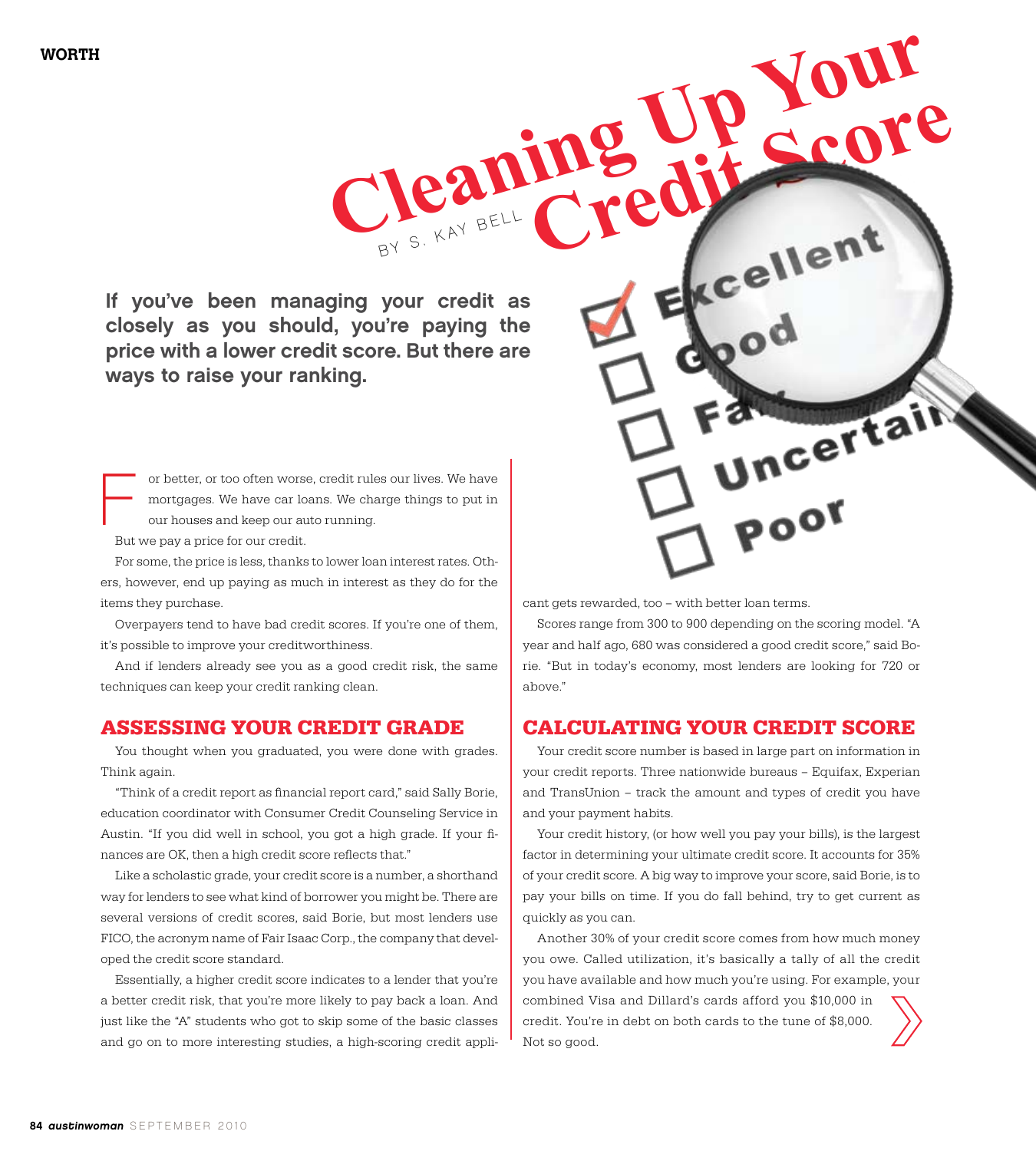Make your small business look even more professional...

## The Power of Email Marketing for Small Business & Nonprofits

## Attend a FREE workshop

Julie has helped thousands of organizations grow through the power of email marketing.

In two hours, you will learn how best practices and strategy can fit into your email marketing plans.

- Build stronger client relationships
- Get more emails opened
- Drive sales or donations
- Increase event attendance
- Avoid spam complaints
- Deliver real results

## View Julie's speaking schedule: www.constantcontact.com/texas

Presented by your local Marketing Expert in Texas, Julie Niehoff.





### **Attend the Live Class: Austin:** Oct. 2-3 **Dallas:** Sept.18-19 **SanAntonio:** Nov. 13-14 Is coaching right for you? What kinds of people could you target? Call 817.657.5301 for a free consultation 866.455.2155 **Get Certified as a Life & Executive Coach in 2 Days:** FASCINATING, HANDS-ON CLASS

**· Earn income helping others achieve in the country's fastest growing consulting field · Build skill in NLP, goal breakdown, behavior change, & cutting-edge marketing · Join a Free Network at: www.meetup.com/Certified-Coaches-FederationAUSAT**

**www.CertifiedCoachesFederation.com**





Join the City of Austin Small Business Development Program as we celebrate the entrepreneurial spirit of women. Our local speakers will identify important lessons learned on their roads to business success.

Annual Sellout! \$25 admission September 10, 2010 \* 11:30 a.m. to 1:00 p.m. Register: www.AustinSmallBiz.org or call 512.974.7800

Keeping you and your data safe and secure. Local Women Serving Women. Co-ed team of certified consultants.



## **Cobi Collins**<br> **PC DOCTORS** Business Development Director





**Leslie Webb** Certified IT Consultant

*Driving Profitability Through Strategic Technology Services*

# **www.PCDOCTORSinfo.com**







Microsoft Certified Professional **Systems Engineer** 

# SERVICES:

It's fixed or it's FREE, Onsite & In-shop Onsite &

Complete Managed IT

Technology Stabilization

Automatic offsite Data Backup

Enterprise Class Anti Virus & Spam Filtering

Website & Email Hosting

Managed Print & Green Printing Solutions

EMR & Practice Management Solutions

Money Saving Support

Service Warranty

From 1-500 Workstations

M-F 8:00am - 6:00pm **P:**512.732.0900 **E:**info@PCDoctors-austin.com